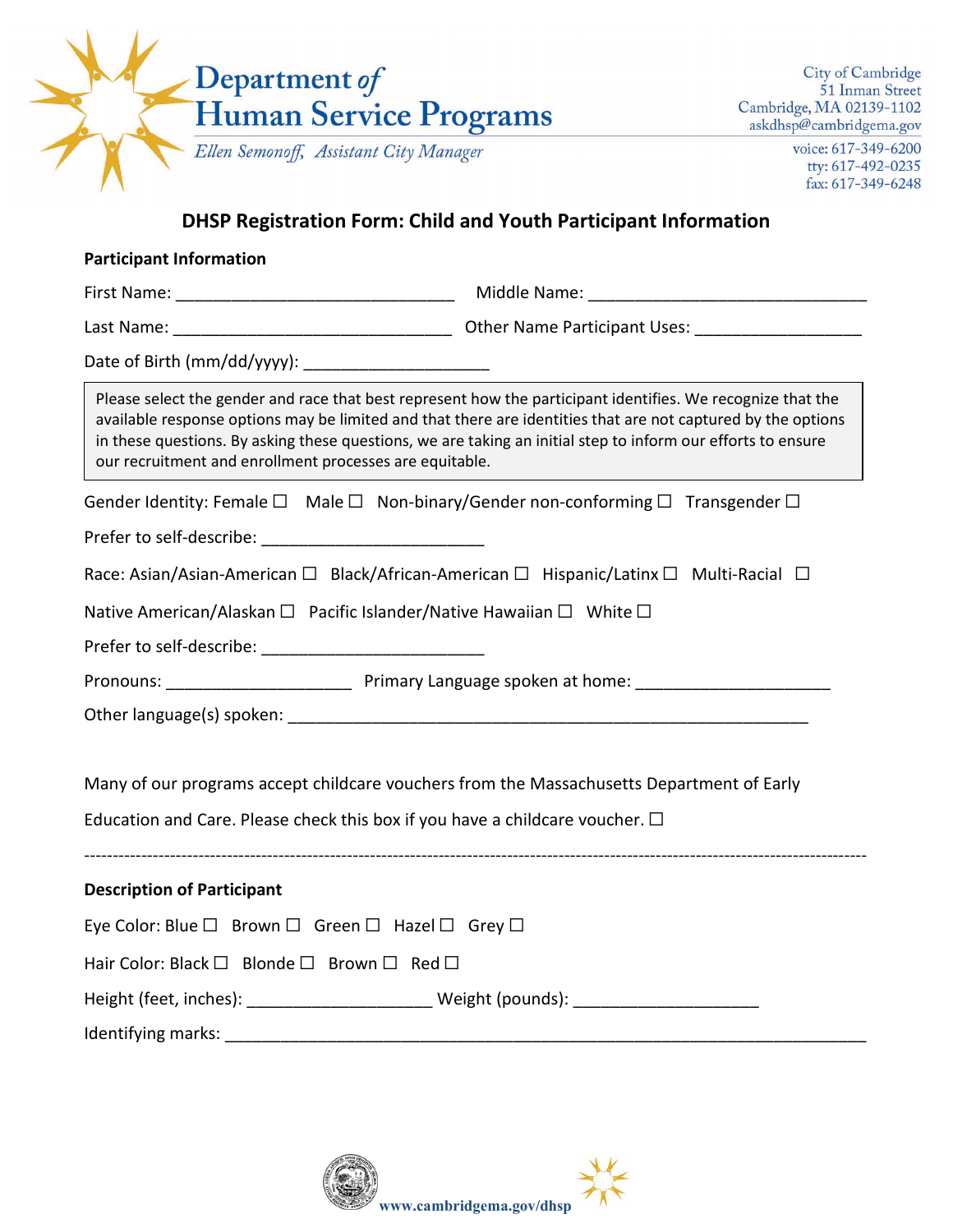# **Additional Emergency Contact and Authorized Pick Up 1** First Name: \_\_\_\_\_\_\_\_\_\_\_\_\_\_\_\_\_\_\_\_\_\_\_\_\_\_\_\_\_\_\_ Last Name: \_\_\_\_\_\_\_\_\_\_\_\_\_\_\_\_\_\_\_\_\_\_\_\_\_\_\_\_\_\_\_ Relationship to child (check one): Foster Parent  $\square$  Friend  $\square$  God-Parent  $\square$  Grandparent  $\square$  Other Family Member  $\Box$  Parent  $\Box$  Sibling  $\Box$  Step-Parent  $\Box$  Other Is authorized to pick up? Yes □ No □ Is emergency contact? Yes □ No □ Phone Number Type: Cell  $\Box$  Home  $\Box$  Work  $\Box$  Phone: **Additional Emergency Contact and Authorized Pick Up 2** First Name: \_\_\_\_\_\_\_\_\_\_\_\_\_\_\_\_\_\_\_\_\_\_\_\_\_\_\_\_\_\_\_ Last Name: \_\_\_\_\_\_\_\_\_\_\_\_\_\_\_\_\_\_\_\_\_\_\_\_\_\_\_\_\_\_\_ Relationship to child (check one): Foster Parent  $\Box$  Friend  $\Box$  God-Parent  $\Box$  Grandparent  $\Box$  Other Family Member  $\Box$  Parent  $\Box$  Sibling  $\Box$  Step-Parent  $\Box$  Other \_\_\_\_\_\_\_\_\_\_\_\_\_ Is authorized to pick up? Yes  $\Box$  No  $\Box$  Is emergency contact? Yes  $\Box$  No  $\Box$ Phone Number Type: Cell  $\square$  Home  $\square$  Work  $\square$  Phone: ----------------------------------------------------------------------------------------------------------------------------------------- **Medical and Health Information** Physician Name: \_\_\_\_\_\_\_\_\_\_\_\_\_\_\_\_\_\_\_\_\_\_\_\_\_\_\_\_\_ Physician Phone: \_\_\_\_\_\_\_\_\_\_\_\_\_\_\_\_\_\_\_\_\_\_\_\_\_ Health Insurance Company: \_\_\_\_\_\_\_\_\_\_\_\_\_\_\_\_\_\_\_\_\_\_\_\_\_\_\_\_\_\_\_ Policy Number: \_\_\_\_\_\_\_\_\_\_\_\_\_\_\_\_ Does the participant have any: Allergies? Yes □ No □ The Solution of Solution Sensitivities? Yes □ No □ Medical restrictions? Yes  $\square$  No  $\square$  Other special considerations or needs? Yes  $\square$  No  $\square$ Please describe any allergies, medical conditions, or other considerations below. \_\_\_\_\_\_\_\_\_\_\_\_\_\_\_\_\_\_\_\_\_\_\_\_\_\_\_\_\_\_\_\_\_\_\_\_\_\_\_\_\_\_\_\_\_\_\_\_\_\_\_\_\_\_\_\_\_\_\_\_\_\_\_\_\_\_\_\_\_\_\_\_\_\_\_\_\_\_\_\_\_\_\_\_ Does the participant: Carry an EpiPen? Yes  $\Box$  No  $\Box$  Carry an inhaler? Yes  $\Box$  No  $\Box$ Require any other medication? Yes  $\Box$  No  $\Box$ If the participant requires any medication, please check here to give consent for the program to provide medication.  $\square$ If the participant requires medication, please specify: \_\_\_\_\_\_\_\_\_\_\_\_\_\_\_\_\_\_\_\_\_\_\_\_ Please note that there is no nurse on-site during program hours. Children are not able to attend program without the "Medication Consent" form and "Individual Health Care Plan" form signed by a parent/caregiver/guardian and the child's medical provider. Please contact the Program Director for copies of all forms. Families must also provide any required medication, such as EpiPens or Inhalers, for the child to have in program.

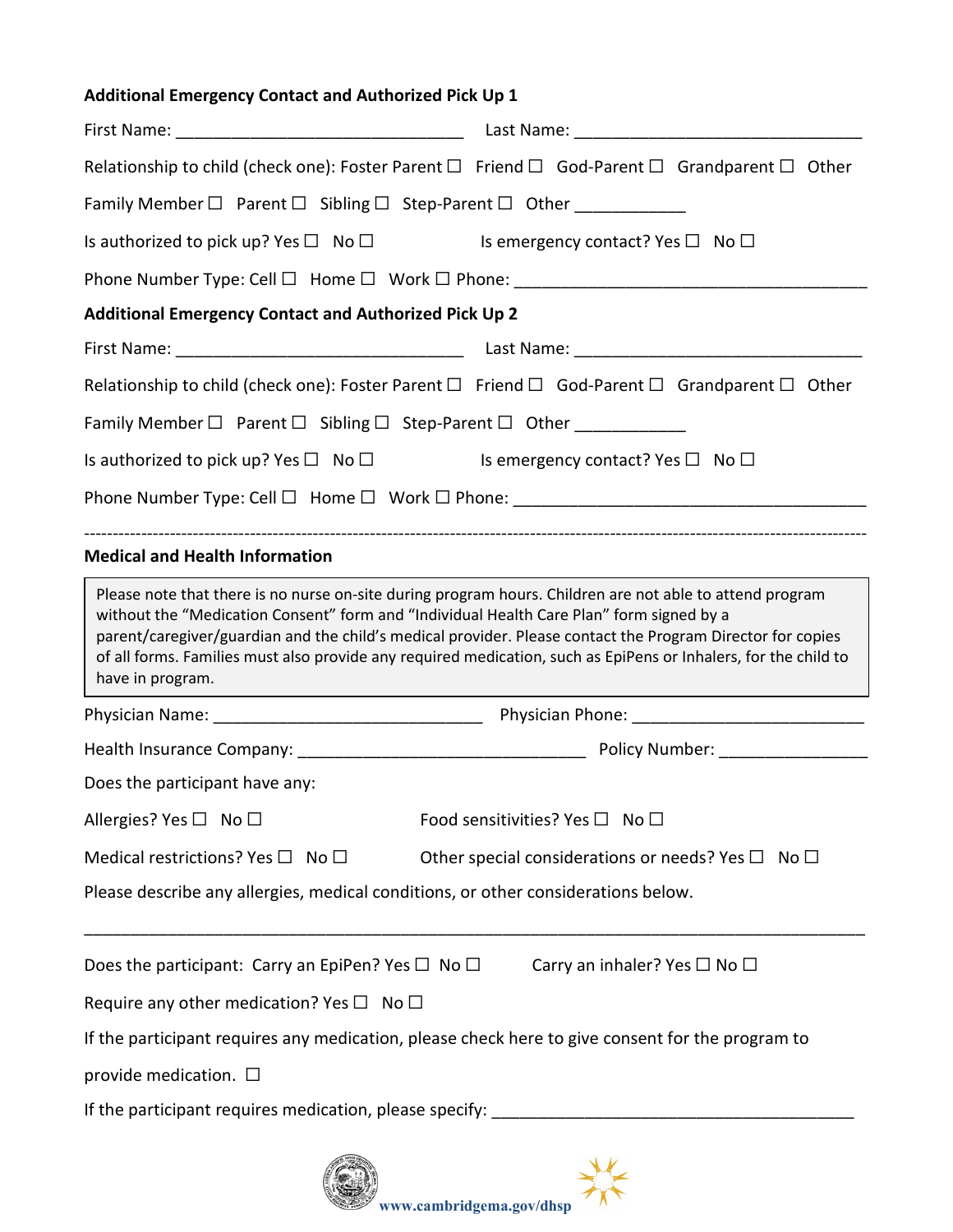#### **School Information**

School Year: etc. Crade: Communication School Name: communication of the School Name:

## **Additional Information for Afterschool, Community School, and Youth Center Programs**

Classroom or Homeroom Teacher Name:  $\Box$ 

Does this child receive free or reduced lunch? Yes  $\Box$  No  $\Box$ 

**Inclusion Policy:** Department of Human Service Programs (DHSP) welcomes individuals with disabilities in our Out of School Time (OST) Programs. DHSP will provide reasonable accommodations to individuals with disabilities who meet the basic eligibility requirements of the OST Programs or who, with the provision of reasonable accommodations, will be able to meet the basic eligibility requirements.

Does the child have a 504? Yes  $\Box$  No  $\Box$ 

Does the child have an IEP (Individualized Education Plan)? Yes  $\Box$  No  $\Box$ 

Participant Phone: \_\_\_\_\_\_\_\_\_\_\_\_\_\_\_\_\_\_\_\_\_\_\_ Participant Email: \_\_\_\_\_\_\_\_\_\_\_\_\_\_\_\_\_\_\_\_\_\_\_\_\_\_\_\_\_\_

**Arrival and Dismissal Plan**

Will this child arrive at the program by a school bus? Yes  $\Box$  No  $\Box$ 

If this child takes a school bus to program, write the name of the bus here:

If your child is registering for the Preteen/Middle School programs, please indicate which days of the

week they will attend.

| Days of the Week I expect<br>my child to attend | Monday $\square$ | Tuesday $\square$ | $^{\prime}~$ Wednesday $\Box~\vert~$ Thursday $\Box~\vert~$ Friday $\Box~$ |  |
|-------------------------------------------------|------------------|-------------------|----------------------------------------------------------------------------|--|
| <b>Expected Arrival Time</b>                    |                  |                   |                                                                            |  |
| <b>Expected Departure Time</b>                  |                  |                   |                                                                            |  |

Children who are 9 years or older are allowed to self-dismiss. If your child is 9 years or older, do you

give permission for them to self-dismiss? Yes  $\Box$  No  $\Box$ 

#### **Permissions Required for All Programs**

*I acknowledge that by selecting "Yes" below I am giving my permission to the Department of Human* 

-----------------------------------------------------------------------------------------------------------------------------------------

*Service Programs for each of the following*.

I understand the program staff are trained in First Aid/CPR and I authorize them to give my child First Aid/CPR when appropriate and to apply first aid ointment to minor scrapes and abrasions. Yes □ No □

In case of emergency, I authorize staff to have my child transported to the nearest hospital to receive necessary medical treatment. Yes  $\square$  No  $\square$ 

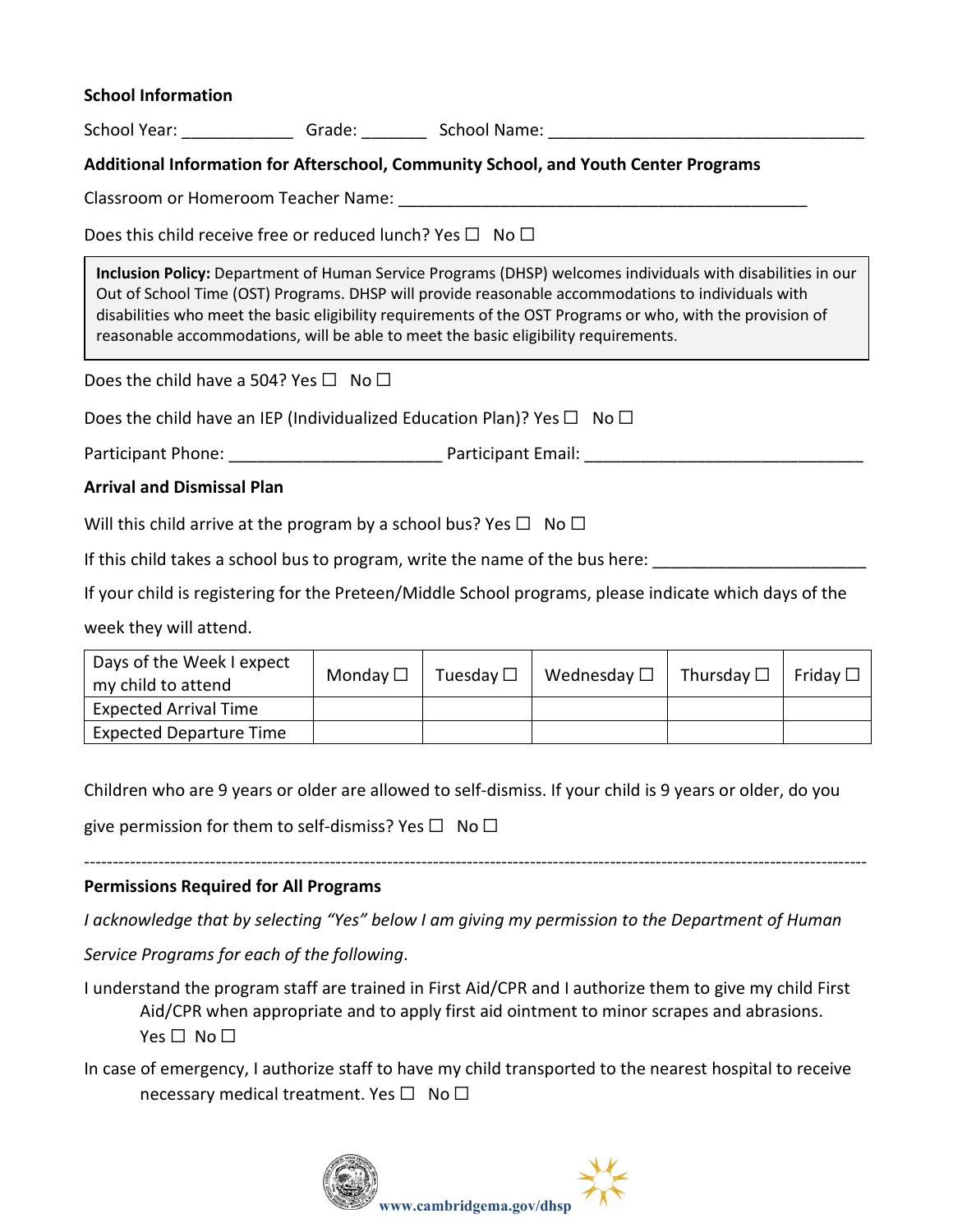I authorize program staff to photograph my child and use it for identification purposes within the program. Yes  $\square$  No  $\square$ 

- I authorize the City of Cambridge to use, reproduce, and/or publish photographs or video of my child. I understand that these images may be used in print, online, or in video-based marketing materials as well as other City publications. Yes  $\Box$  No  $\Box$
- I authorize my child to participate in off-site activities. This includes visits to nearby parks, public libraries, or walks around the neighborhood. Yes  $\square$  No  $\square$

-----------------------------------------------------------------------------------------------------------------------------------------

# **Additional Permissions Required for Preschool**

I give permission for the topical application of sunscreen, insect repellant, and/or Vaseline by staff. Yes □ No □

I give permission for my child to participate in daily tooth brushing in the classroom. I understand that the program will provide toothbrushes and toothpaste. Yes  $\Box$  No  $\Box$ 

I give permission for my child to participate in a dental screening. Yes  $\square$  No  $\square$ 

I give permission for my child to participate in a vision screening. Yes  $\Box$  No  $\Box$ 

I give permission for my child to participate in a hearing screening. Yes  $\Box$  No  $\Box$ 

-----------------------------------------------------------------------------------------------------------------------------------------

# **Additional Permissions Required for Afterschool, Community Schools, and Youth Center Programs**

- My child's immunization records and evidence of a lead screening test are on file with my child's school. Yes □ No □
- I hereby authorize the Department of Human Service Programs (DHSP) staff to visit my child's school day classroom/program and to discuss with relevant personnel (teachers, specialists, school nurse, therapists, medical providers, and other caregivers) any pertinent information regarding my child in the context of evaluating and supporting their participation in DHSP's out of school time (OST) programs. Yes  $\Box$  No  $\Box$
- I hereby authorize my child's school/program to release my child's records including their Individualized Education Plan (IEP), Behavioral Intervention Plan, and/or Section 504 Plan. DHSP will not disclose the content of any such records to any other party without my written consent, except as DHSP may be required by law to do so. All records will be used for the purpose of evaluating and supporting my child's participation in DHSP's OST programs. Yes  $\Box$  No  $\Box$

Parent/Guardian Signature: etc. and the set of the set of the set of the set of the set of the set of the set o

The City of Cambridge Department of Human Service Programs does not discriminate in providing services to children and their families on the basis of race, religion, national origin, cultural heritage, political beliefs, sexual preference, marital status or disability. The Department of Human Service Programs will provide auxiliary aids and services, written materials in alternative formats, and reasonable modifications in policies and procedures to qualified individuals with disabilities upon request.

For more information, call 617-349-6200 or TTY 617-492-0235.



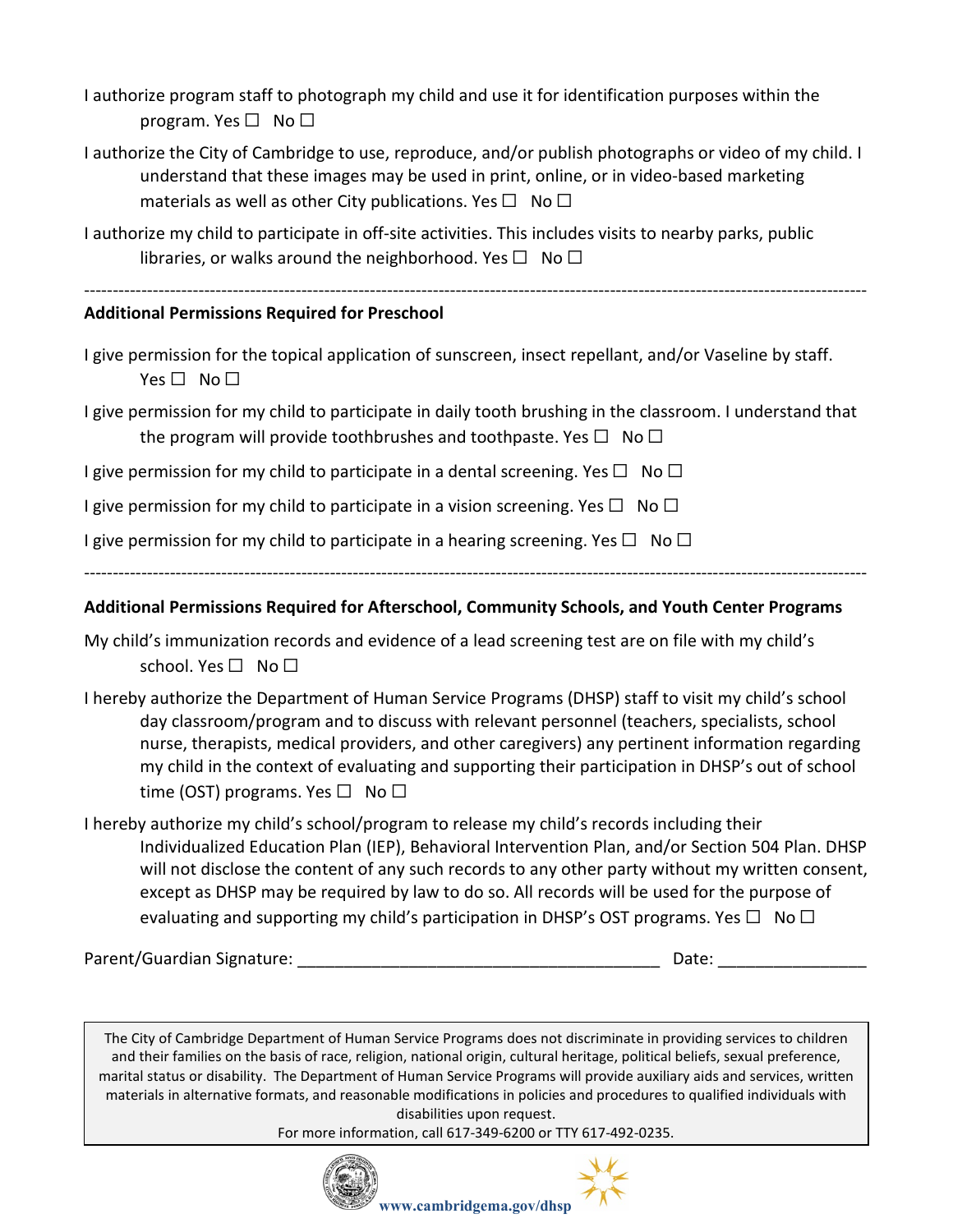

voice: 617-349-6200 tty: 617-492-0235 fax: 617-349-6248

# **DHSP Registration Form: Household Information**

| <b>Primary Guardian</b>                                                                                          |                                                        |                                  |  |
|------------------------------------------------------------------------------------------------------------------|--------------------------------------------------------|----------------------------------|--|
|                                                                                                                  |                                                        |                                  |  |
| Is primary emergency contact? Yes $\Box$ No $\Box$                                                               | Is emergency contact? Yes $\Box$ No $\Box$             |                                  |  |
| Is authorized to pick up? Yes $\Box$ No $\Box$                                                                   |                                                        |                                  |  |
| Relationship to participant (check one): Foster Parent $\Box$ Friend $\Box$ God-Parent $\Box$ Grandparent $\Box$ |                                                        |                                  |  |
| Other Family Member □ Parent □ Self □ Sibling □ Step-Parent □ Other (specify) __________                         |                                                        |                                  |  |
|                                                                                                                  |                                                        |                                  |  |
|                                                                                                                  | Zip Code: _________________                            |                                  |  |
| Primary Phone Number: __________________________ Phone Type (check one): Cell □                                  |                                                        | Home $\Box$<br>Work $\square$    |  |
|                                                                                                                  |                                                        | Home $\square$<br>Work $\square$ |  |
|                                                                                                                  |                                                        |                                  |  |
| Email Type (check one): Professional $\Box$ Personal $\Box$ Other $\Box$                                         |                                                        |                                  |  |
| <b>Other Guardian</b>                                                                                            |                                                        |                                  |  |
|                                                                                                                  |                                                        |                                  |  |
| Is primary emergency contact? Yes $\square$ No $\square$                                                         | Is emergency contact? Yes $\square$ No $\square$       |                                  |  |
| Is authorized to pick up? Yes $\Box$ No $\Box$                                                                   |                                                        |                                  |  |
| Relationship to participant (check one): Foster Parent $\Box$ Friend $\Box$ God-Parent $\Box$ Grandparent $\Box$ |                                                        |                                  |  |
| Other Family Member $\Box$ Parent $\Box$ Self $\Box$ Sibling $\Box$ Step-Parent $\Box$ Other (specify)           |                                                        |                                  |  |
|                                                                                                                  |                                                        |                                  |  |
| State:                                                                                                           | __________________________   Zip Code: _______________ |                                  |  |
|                                                                                                                  |                                                        |                                  |  |
|                                                                                                                  |                                                        |                                  |  |
|                                                                                                                  |                                                        |                                  |  |
| Email Type (check one): Professional □ Personal □ Other □                                                        |                                                        |                                  |  |